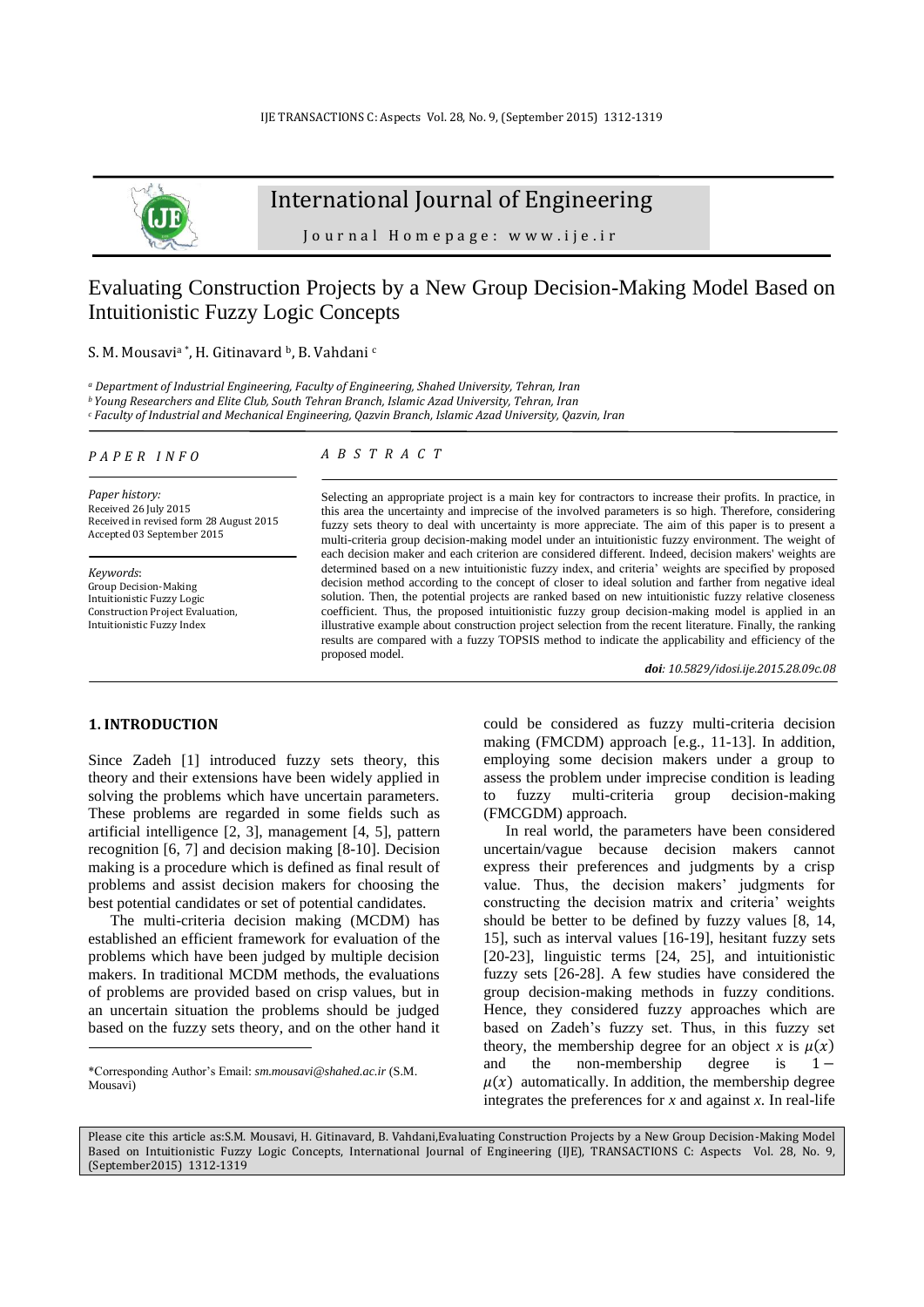conditions, information about objects is fitting to a fuzzy concept which may be insufficient and incomplete. Therefore, the sum of the membership and non-membership degrees may be less than one [\[29,](#page-7-1) [30\]](#page-7-2). In Zadeh's fuzzy set, no tools are existed to incorporate the membership degree when we have faced with lack of knowledge [\[30,](#page-7-2) [31\]](#page-7-3). In this respect, Atanassov [\[26,](#page-7-0) [32\]](#page-7-4) introduced an appropriate solution called intuitionistic fuzzy set as a generalization of the Zadeh's fuzzy set which the membership grades are ill-known. The intuitionistic fuzzy sets theory appears to be well suited for defining the preferences values of decision makers in decision-making problems and its applications [\[30,](#page-7-2) [31\]](#page-7-3). In this respect, numerous authors focused on fuzzy sets theory and its extension to overcome the existed uncertain parameters in their decision-making problems [\[18,](#page-6-15) [33,](#page-7-5) [34\]](#page-7-6).

The fuzzy sets theory can be utilized in construction problems by considering their main advantages because the uncertainty of involved parameters in these problems can be high. In this respect, some authors have utilized the fuzzy sets theory for the assessment and have solved their construction problems [\[35-37\]](#page-7-7). In this respect, Gu et al. [\[38\]](#page-7-8) proposed a modified TOPSIS method based on interval-valued intuitionistic fuzzy set to select the best bridge construction project, in which the criteria' weights were completely known. Ning and Wang [\[39\]](#page-7-9) presented an intuitionistic fuzzy TOPSIS method to assess the best site layout problem to select the most suitable site layout from the site layout candidates. Zhou et al. [\[40\]](#page-7-10) developed the combined TOPSIS method with grey system theory based on intuitionistic triangular fuzzy numbers to rank the green risks in construction projects.

In this study, a new intuitionistic fuzzy group decision procedure is presented to select the most appropriate project in construction industry. In proposed model, the weights of criteria and decision makers are determined by proposed compromise solution and new intuitionistic fuzzy index, respectively. In addition, decision makers evaluate the project's candidates versus the conflicted criteria based on linguistic terms, which converted to intuitionistic fuzzy numbers. The main contributions of this study are outlined as follows: (1) a novel group decision making method is proposed based on the intuitionistic fuzzy logic; (2) the relative importance of each decision maker is computed by a new intuitionistic fuzzy index; (3) the criteria' weights are determined by developed compromise solution in an intuitionistic fuzzy setting; and (4) an intuitionistic fuzzy relative closeness coefficient is proposed for each candidate to rank the potential projects.

The reminder of this paper is structured as follows: In section 2, the proposed model is presented to solve the group decision-making problems. Hence, in section 3, an illustrative example about the construction project is provided to show the suitability of the proposed model. Finally, some concluding remarks and future direction are presented in section 4.

## **2. PROPOSED INTUITIONISTIC FUZZY DECISION MODEL**

A decision-making problem can be demonstrated in a decision matrix, in which  $x_{ij}$  as an element can be indicated the assessment of the *i*th alternative  $(A_i)$ regarding to *j*th criterion  $(C_i)$ . This study will develop the classical group decision matrix to intuitionistic fuzzy group decision matrix  $(R)$  based on the opinions of a group of experts. Let  $A_i$  be a set of candidates and let  $C_i$  be a set of attributes, where  $A_i = \{A_1, A_2, \ldots, A_n\}$  $A_2$ , ...,  $A_m$ } and  $C_j = \{C_1, C_2, ..., C_n\}$ . The properties of the candidate are expressed by the IFS, indicated as below:

$$
A_i = \{ (C_1, \mu_{i1}, \nu_{i1}), (C_2, \mu_{i2}, \nu_{i2}), \cdots (C_n, \mu_{in}, \nu_{in}) \}, i = 1, 2, \ldots, m
$$
 (1)

where the satisfaction degree of candidates versus the attributes are denoted by  $\mu_{ij}$ , and  $v_{ij}$  represented the non-satisfaction degree of candidates versus the attributes  $C_j(\mu_{ij}, v_{ij}), i = 1, 2, ..., m; j = 1, 2, ..., n$ .

However, the proposed model is explained to determine the weight of each attribute and experts, and also rank the potential candidates which are provided as follows:

Step 1. Establish a group of experts to determine the attributes and specify the prospective candidates for the group decision-making problem. The chosen attributes are defined qualitatively and assessed in linguistic terms which converted to intuitionistic fuzzy numbers.

Step 2. Calculate the weight of each expert  $(\lambda_k)$  based on new intuitionistic fuzzy index. In this respect, an intuitionistic fuzzy number for evaluating the *k*th<br>experts is denoted by  $D_k = [\mu_k, \nu_k, \pi_k]$ .<br> $1 - \prod_{i=1}^{m} \prod_{j=1}^{n} \mu_k^k + (\prod_{i=1}^{m} \prod_{j=1}^{n} \mu_k^k - \prod_{i=1}^{m} \prod_{j=1}^{n} \nu_k^k)$ 

exists is denoted by 
$$
D_k = [\mu_k, \nu_k, \pi_k].
$$

\n
$$
1 - \prod_{i=1}^{m} \prod_{j=1}^{n} \mu_{ij}^k + \left( \prod_{i=1}^{m} \prod_{j=1}^{n} \mu_{ij}^k - \prod_{i=1}^{m} \prod_{j=1}^{n} \nu_{ij}^k \right) \left( \frac{1 - \prod_{i=1}^{m} \prod_{j=1}^{n} \mu_{ij}^k}{1 - \prod_{i=1}^{m} \prod_{j=1}^{m} \mu_{ij}^k + \prod_{i=1}^{m} \prod_{j=1}^{n} \nu_{ij}^k} \right)
$$
\n
$$
\lambda_k = \frac{\sum_{k=1}^{K} \left( 1 - \prod_{i=1}^{m} \prod_{j=1}^{n} \mu_{ij}^k + \left( \prod_{i=1}^{m} \prod_{j=1}^{n} \mu_{ij}^k - \prod_{i=1}^{m} \prod_{j=1}^{n} \nu_{ij}^k \right) \left( \frac{1 - \prod_{i=1}^{m} \prod_{j=1}^{n} \mu_{ij}^k}{1 - \prod_{i=1}^{m} \prod_{j=1}^{m} \mu_{ij}^k + \prod_{i=1}^{m} \prod_{j=1}^{n} \nu_{ij}^k} \right)} \quad \forall k \tag{2}
$$

and  $\sum_{k=1}^{K} \lambda_k = 1$ .

Step 3. Compute the criteria' weights by proposed compromise solution based on the concept of closer to ideal solution and farther from negative ideal solution by considering the following sub-steps.

Step 3.1. Establish the intuitionistic fuzzy decision matrix  $(G_i)$  for each criterion  $(C_j; 1,2,...,n)$  respecting to the candidates  $(A_i; 1,2,...,m)$  and opinions of each experts (*k*; 1,2,…,*K*).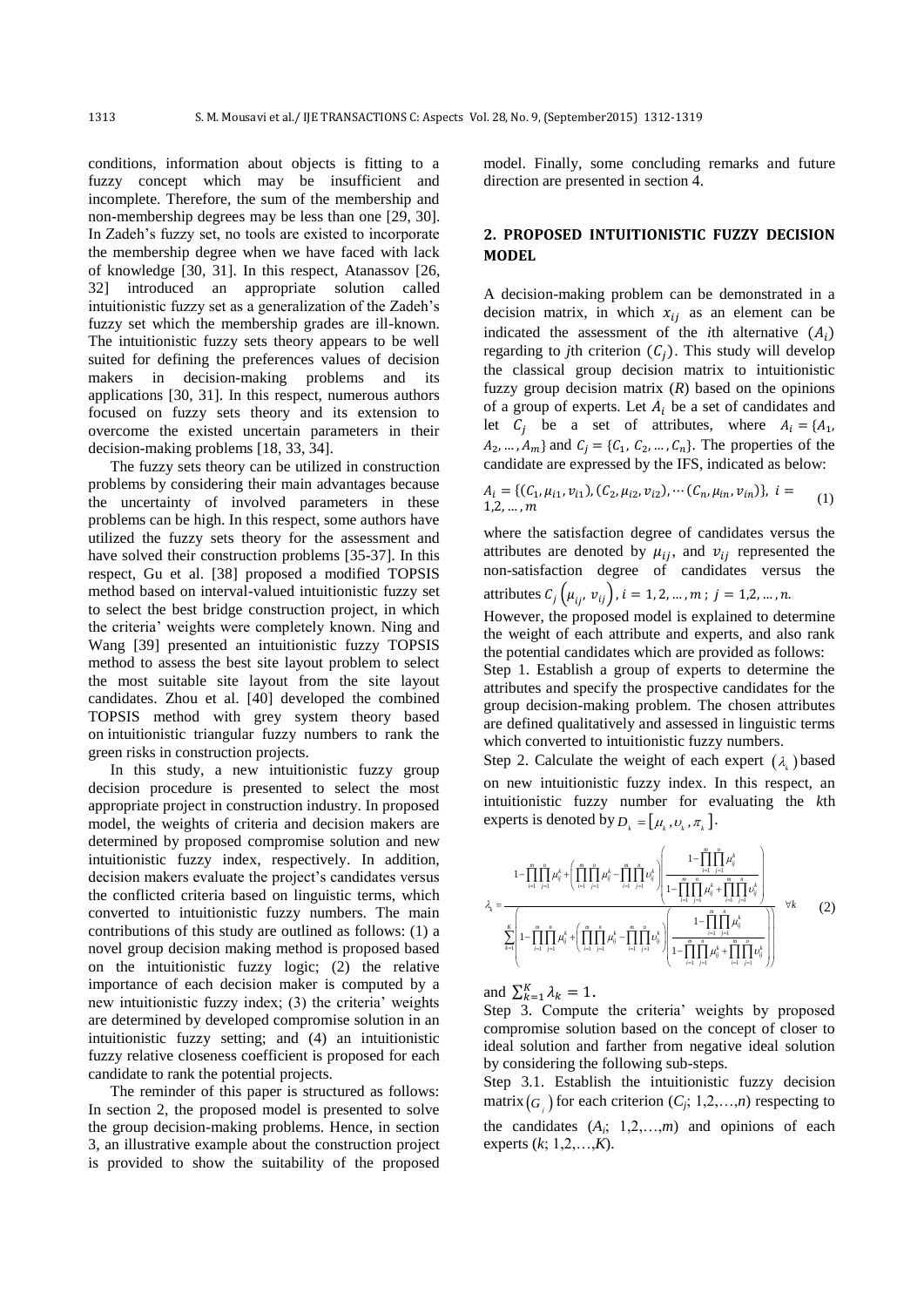$$
DM_{1} \qquad DM_{2} \qquad \cdots \qquad DM_{k}
$$
\n
$$
G_{j} = \begin{bmatrix}\nA_{1} \left( \left( \mu_{1j}^{1}, \nu_{1j}^{1}, \pi_{1j}^{1} \right) \left( \mu_{1j}^{2}, \nu_{1j}^{2}, \pi_{1j}^{2} \right) & \cdots & \left( \mu_{1j}^{k}, \nu_{1j}^{k}, \pi_{1j}^{k} \right) \\
\vdots & \vdots & \ddots & \vdots \\
A_{m} \left( \mu_{mj}^{1}, \nu_{mj}^{1}, \pi_{mj}^{1} \right) \left( \mu_{mj}^{2}, \nu_{mj}^{2}, \pi_{mj}^{2} \right) & \cdots & \left( \mu_{mj}^{k}, \nu_{mj}^{k}, \pi_{mj}^{k} \right) \right)_{m \times k}\n\end{bmatrix} \forall j
$$
\n(3)

where,  $\mu_{mj}^k$  is the intuitionistic fuzzy membership degree for *m*th candidate which judged by *k*th expert to establish the *j*th intuitionistic fuzzy decision matrix. Step 3. 2. Determine the intuitionistic fuzzy positive/negative ideal solutions (IFPIS/IFNIS) matrixes  $\left(A_{_{W_{_{i}}}}^{^{*}}\left/A_{_{W_{_{i}}}}^{-}\right.\right)$ ) based on the intuitionistic fuzzy decision

matrix, respectively.  
\n
$$
A_{w_j}^* = \left( \left[ \left( \mu_i^{*k}, \nu_i^{*k}, \pi_i^{*k} \right) \right] \right)_{m \times k}
$$
\n
$$
= DM_1 \qquad DM_2 \qquad \cdots \qquad DM_k
$$
\n
$$
A_1 \left( \left( \mu_{1j}^{*1}, \nu_{1j}^{*1}, \pi_{1j}^{*1} \right) \left( \mu_{1j}^{*2}, \nu_{1j}^{*2}, \pi_{1j}^{*2} \right) \cdots \left( \mu_{1j}^{*k}, \nu_{1j}^{*k}, \pi_{1j}^{*k} \right) \right) \qquad \vdots \qquad \vdots \qquad \vdots \qquad \vdots \qquad \vdots \qquad \vdots \qquad \vdots \qquad \vdots \qquad \vdots \qquad \vdots \qquad \vdots \qquad \vdots \qquad \vdots \qquad \vdots \qquad \vdots \qquad \vdots \qquad \vdots \qquad \vdots \qquad \vdots \qquad \vdots \qquad \vdots \qquad \vdots \qquad \vdots \qquad \vdots \qquad \vdots \qquad \vdots \qquad \vdots \qquad \vdots \qquad \vdots \qquad \vdots \qquad \vdots \qquad \vdots \qquad \vdots \qquad \vdots \qquad \vdots \qquad \vdots \qquad \vdots \qquad \vdots \qquad \vdots \qquad \vdots \qquad \vdots \qquad \vdots \qquad \vdots \qquad \vdots \qquad \vdots \qquad \vdots \qquad \vdots \qquad \vdots \qquad \vdots \qquad \vdots \qquad \vdots \qquad \vdots \qquad \vdots \qquad \vdots \qquad \vdots \qquad \vdots \qquad \vdots \qquad \vdots \qquad \vdots \qquad \vdots \qquad \vdots \qquad \vdots \qquad \vdots \qquad \vdots \qquad \vdots \qquad \vdots \qquad \vdots \qquad \vdots \qquad \vdots \qquad \vdots \qquad \vdots \qquad \vdots \qquad \vdots \qquad \vdots \qquad \vdots \qquad \vdots \qquad \vdots \qquad \vdots \qquad \vdots \qquad \vdots \qquad \vdots \qquad \vdots \qquad \vdots \qquad \vdots \qquad \vdots \qquad \vdots \qquad \vdots \qquad \vdots \qquad \vdots \qquad \vd
$$

$$
A_{w_j}^{-} = \left( \left[ \left( \mu_i^{-k}, \nu_i^{-k}, \pi_i^{-k} \right) \right] \right)_{m \times k}
$$
  
\n
$$
= \left[ \left[ \left( \mu_i^{-k}, \nu_i^{-k}, \pi_i^{-k} \right) \right] \right)_{m \times k}
$$
  
\n
$$
= \left[ \left[ \left( \mu_i^{-k}, \nu_i^{-k}, \pi_i^{-k} \right) \right] \right)_{m \times k}
$$
  
\n
$$
A_1 \left( \left( \mu_{1j}^{-1}, \nu_{1j}^{-1}, \pi_{1j}^{-1} \right) \left( \mu_{1j}^{-2}, \nu_{1j}^{-2}, \pi_{1j}^{-2} \right) \cdots \left( \mu_{1j}^{-k}, \nu_{1j}^{-k}, \pi_{1j}^{-k} \right) \right)
$$
  
\n
$$
\vdots \left( \mu_{mj}^{-1}, \nu_{mj}^{-1}, \pi_{mj}^{-1} \right) \left( \mu_{mj}^{-2}, \nu_{mj}^{-2}, \pi_{mj}^{-2} \right) \cdots \left( \mu_{mj}^{-k}, \nu_{mj}^{-k}, \pi_{mj}^{-k} \right) \right)_{m \times k}
$$
  
\n(5)

where the average of the intuitionistic fuzzy group

decision matrix is calculated by the following relations:  
\n
$$
\left(\mu_{ij}^{*k}, \nu_{ij}^{*k}\right) = \left(1 - \prod_{j=1}^{n} \left(1 - \mu_{ij}^{*k}\right)^{\frac{1}{n}}, \prod_{j=1}^{n} \left(\nu_{ij}^{*k}\right)^{\frac{1}{n}}\right) \forall i, k
$$
\n(6)

$$
\pi_{ij}^{*k} = 1 - \mu_{ij}^{*k} - \nu_{ij}^{*k}
$$
 (7)

$$
\left(\mu_{ij}^{-k},\nu_{ij}^{-k}\right) = \left(\min_j \left\{\mu_{ij}^k\right\}, \max_j \left\{\nu_{ij}^k\right\}\right) \ \forall i, k \tag{8}
$$

$$
\pi_{ij}^{-k} = 1 - \mu_{ij}^{-k} - \nu_{ij}^{-k}
$$
 (9)

Step 3.3. Compute the separation measure for each intuitionistic fuzzy decision matrix from the intuitionistic fuzzy positive/negative ideal solution matrixes by using the intuitionistic fuzzy Euclidean distance measure which denoted by  $S_j^*$  and  $S_j^-$ , respectively.

respectively.  
\n
$$
S_{w_j}^* = \sqrt{\frac{1}{2mk} \sum_{i=1}^m \sum_{k=1}^K \left( \left( \mu_i^k - \mu_i^{*k} \right)^2 + \left( \nu_i^k - \nu_i^{*k} \right)^2 + \left( \pi_i^k - \pi_i^{*k} \right)^2 \right)} \ \forall j \tag{10}
$$

$$
S_{w_j} = \sqrt{\frac{1}{2mk} \sum_{i=1}^{m} \sum_{k=1}^{K} \left( \left( \mu_i^k - \mu_i^k \right)^2 + \left( \nu_i^k - \nu_i^k \right)^2 + \left( \mu_i^k - \mu_i^k \right)^2 \right)} \quad (10)
$$
  

$$
S_{w_j}^- = \sqrt{\frac{1}{2mk} \sum_{i=1}^{m} \sum_{k=1}^{K} \left( \left( \mu_i^k - \mu_i^k \right)^2 + \left( \nu_i^k - \nu_i^k \right)^2 + \left( \pi_i^k - \pi_i^k \right)^2 \right)} \quad (11)
$$

Step 3.4. Specify the intuitionistic fuzzy relative closeness of criteria $(C_{w_j})$  for determining the most important criterion.

$$
\text{important criterion.}
$$
\n
$$
C_{w_j} = \frac{\sqrt{\left(\prod_{j=1}^{n} (1 - \mu_j^{-k})^{\frac{1}{n}} + \overline{S}_{w_j} - 1\right)^2}}{\sqrt{\left(\prod_{j=1}^{n} (1 - \mu_j^{-k})^{\frac{1}{n}} + \overline{S}_{w_j} - 1\right)^2} + \sqrt{\left(\prod_{j=1}^{n} (1 - \mu_j^{-k})^{\frac{1}{n}} + \overline{S}_{w_j}^{-k} - 1\right)^2}}
$$
\n
$$
\text{Thus } \overline{\sigma}^*
$$
\nThus, the result is a given by  $\sum_{j=1}^{n} (1 - \mu_j^{-k})^{\frac{1}{n}} + \sum_{j=1}^{n} (1 - \mu_j^{-k})^{\frac{1}{n}} + \sum_{j=1}^{n} (1 - \mu_j^{-k})^{\frac{1}{n}} + \sum_{j=1}^{n} (1 - \mu_j^{-k})^{\frac{1}{n}}.$ \n(12)

where  $\overline{S}_{w}^{*}$  $\overline{S}_{w_j}^*$  the average of  $S_{w_j}^*$  ( $j = 1, 2, ..., n$ ), and also the average of  $S_{w_j}^-(j=1,2,..,n)$  represented as  $\bar{\mathcal{S}}_{_{W}^{--}}^{-}$  .

Step 3. 5. Aggregate the preferences experts' judgments about the criteria' weights  $(w_i^f)$  as follows:

 $\sim$ 

$$
w_j^f = \left(\mu_{w_j^f}, v_{w_j^f}, \pi_{w_j^f}\right) =
$$
  
\n
$$
IFWA_{\lambda}\left(w_1^{(1)}, w_2^{(2)}, ..., w_j^{(k)}\right) = \lambda_1 w_1^{(1)} \oplus \lambda_2 w_2^{(2)} \oplus
$$
  
\n
$$
\cdots \oplus \lambda_k w_j^{(k)} =
$$
  
\n
$$
\left[1 - \prod_{k=1}^K \left(1 - \mu_j^{(k)}\right)^{\lambda_k}, \prod_{k=1}^K \left(v_j^{(k)}\right)^{\lambda_k}, \prod_{k=1}^K \left(1 - \mu_j^{(k)}\right)^{\lambda_k} - \prod_{k=1}^K \left(v_j^{(k)}\right)^{\lambda_k}\right]
$$
\n(13)

Step 3.6. Estimate the weight of each criterion  $(\varpi_j)$ regarding to the relative closeness.<br> $\omega_{i} = \frac{w_{i}/C_{i}}{T}$ 

$$
\sigma_{j} = \frac{w_{j}^{f}C_{j}}{\sum_{j=1}^{n}w_{j}^{f}C_{j}}
$$
\n
$$
= \frac{1 - \left(1 - \mu_{w_{j}^{f}}\right)^{c_{j}} + \left(\left(1 - \mu_{w_{j}^{f}}\right)^{c_{j}} - \left(\nu_{w_{j}^{f}}\right)^{c_{j}}\right) \left(\frac{1 - \left(1 - \mu_{w_{j}^{f}}\right)^{c_{j}}}{1 - \left(1 - \mu_{w_{j}^{f}}\right)^{c_{j}} + \left(\nu_{w_{j}^{f}}\right)^{c_{j}}}\right)}{\sum_{j=1}^{n} \left[1 - \left(1 - \mu_{w_{j}^{f}}\right)^{c_{j}} + \left(\left(1 - \mu_{w_{j}^{f}}\right)^{c_{j}} - \left(\nu_{w_{j}^{f}}\right)^{c_{j}}\right) \left(\frac{1 - \left(1 - \mu_{w_{j}^{f}}\right)^{c_{j}}}{1 - \left(1 - \mu_{w_{j}^{f}}\right)^{c_{j}} + \left(\nu_{w_{j}^{f}}\right)^{c_{j}}}\right)}\right) \quad \forall j
$$
\n(14)

Step 4. Construct the integrated intuitionistic fuzzy decision matrix based on the preferences experts' judgments. In this case,  $R^{(k)} = (r_{ij}^{(k)})_{m \times n}$  is defined as an intuitionistic fuzzy decision matrix for each expert. Then, integrated intuitionistic fuzzy decision matrix  $(R = (r_{ij})_{m \times n})$  can be obtained based on the IFWA operator which is proposed by Xu [\[28\]](#page-7-11).

$$
r_{ij} = IFWA(r_{ij}^{(1)}, r_{ij}^{(2)}, ..., r_{ij}^{(k)}) = r_{ij}^{(1)} \oplus r_{ij}^{(2)} \oplus ... \oplus r_{ij}^{(k)}
$$

$$
= \left[1 - \prod_{k=1}^{k} (1 - \mu_{ij}^{(k)})^{\frac{1}{k}}, \prod_{k=1}^{k} (\nu_{ij}^{(k)})^{\frac{1}{k}}, \prod_{k=1}^{k} (1 - \mu_{ij}^{(k)})^{\frac{1}{k}} - \right]
$$
(15)
$$
\prod_{k=1}^{k} (\nu_{ij}^{(k)})^{\frac{1}{k}} \right]
$$

Here,  $r_{ij} = (\mu_{r_i}(x_i), \nu_{r_i}(x_i), \pi_{r_i}(x_i))$ The aggregated intuitionistic fuzzy decision matrix is represented as follows: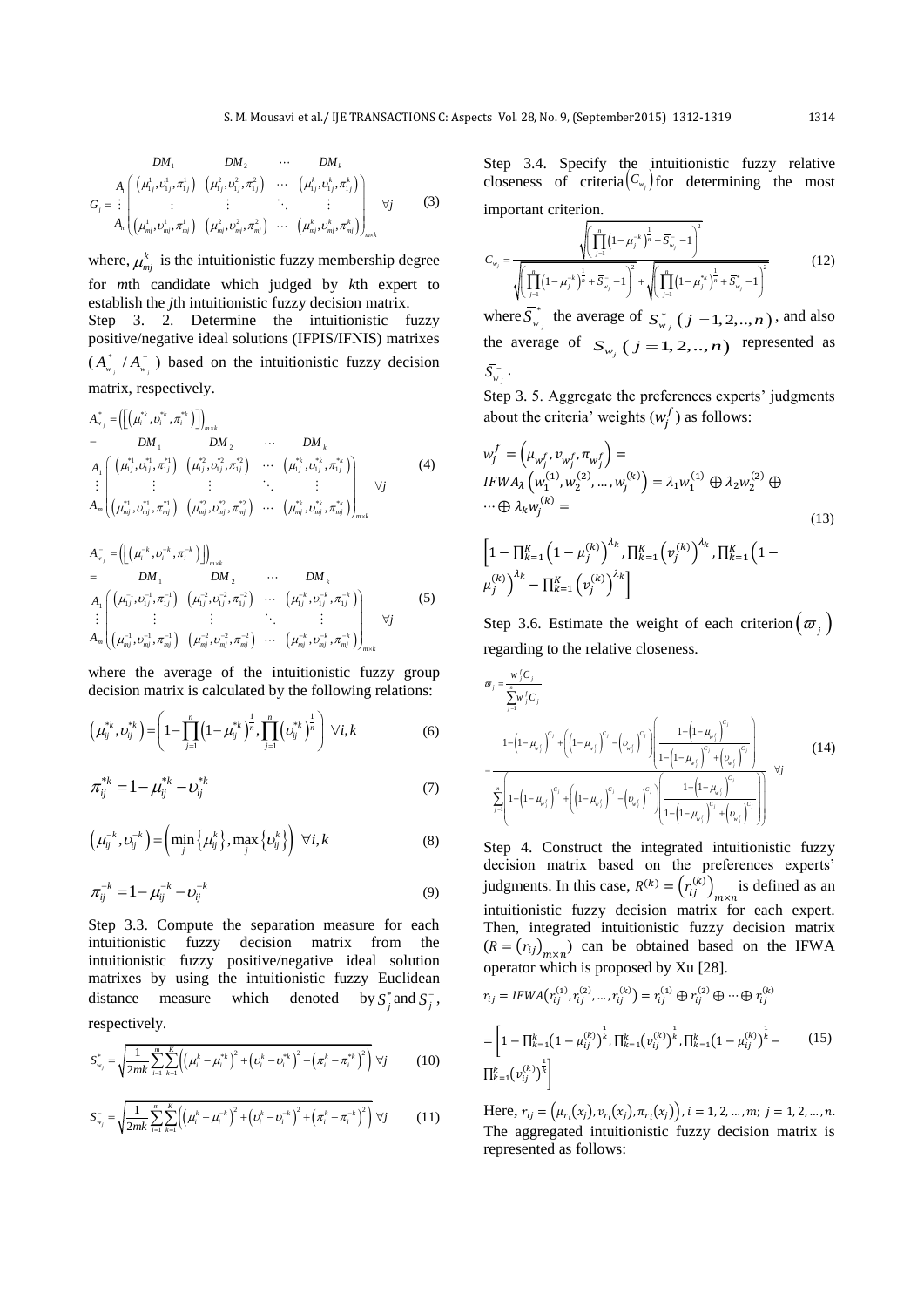$$
R = \begin{bmatrix} \left(\mu_{r_1}(x_1), v_{r_1}(x_1), \pi_{r_1}(x_1)\right) & \left(\mu_{r_1}(x_2), v_{r_1}(x_2), \pi_{r_1}(x_2)\right) & \cdots & \left(\mu_{r_1}(x_n), v_{r_1}(x_n), \pi_{r_1}(x_n)\right) \\ \left(\mu_{r_2}(x_1), v_{r_2}(x_1), \pi_{r_2}(x_1)\right) & \left(\mu_{r_2}(x_2), v_{r_2}(x_2), \pi_{r_2}(x_2)\right) & \cdots & \left(\mu_{r_2}(x_n), v_{r_2}(x_n), \pi_{r_2}(x_n)\right) \\ \vdots & \vdots & \ddots & \vdots \\ \left(\mu_{r_m}(x_1), v_{r_m}(x_1), \pi_{r_m}(x_1)\right) & \left(\mu_{r_m}(x_2), v_{r_m}(x_2), \pi_{r_m}(x_2)\right) & \cdots & \left(\mu_{r_m}(x_n), v_{r_m}(x_n), \pi_{r_m}(x_n)\right) \end{bmatrix}
$$
(16)

Step 5. Establish the weighted intuitionistic fuzzy decision matrix by regarding step 3.6.

Step 6. Compute the intuitionistic fuzzy positive/negative ideal solution of each criterion (  $P_j^* / P_j^-$ ) as follows:

$$
P_j^* = (\mu_j^*, \nu_j^*, \pi_j^*) = (\max_i {\{\mu_{ij}\}}, \min_i {\{\nu_{ij}\}}, 1 - \mu_j^* - \nu_j^*) \ \forall j
$$
 (17)

$$
P_j^- = (\mu_j^-, \nu_j^-, \pi_j^-) = \left(\min_i \{ \mu_{ij} \}, \max_i \{ \nu_{ij} \}, 1 - \mu_j^- - \nu_j^- \right) \ \forall j \tag{18}
$$

Step 7. Calculate the intuitionistic fuzzy separation measure as follows:

$$
S_i^* = \sqrt{\frac{1}{2n} \sum_{j=1}^n \left( \left(\mu_{ij} - \mu_j^* \right)^2 + \left( \nu_{ij} - \nu_j^* \right)^2 + \left( \pi_{ij} - \pi_j^* \right)^2 \right)} \ \forall i
$$
 (19)

$$
S_i^- = \sqrt{\frac{1}{2n} \sum_{j=1}^n \left( \left( \mu_{ij} - \mu_j^-\right)^2 + \left( \nu_{ij} - \nu_j^-\right)^2 + \left( \pi_{ij} - \pi_j^-\right)^2 \right)} \ \forall i
$$
 (20)

Step 8. Compute the intuitionistic fuzzy relative closeness coefficient of each candidate  $(C_i)$  by utilizing

the following proposed index:  
\n
$$
C_{i} = \frac{\frac{1}{m} \left( \sum_{i=1}^{m} |S_{i}^{-} - \overline{S}^{-}| + \sum_{i=1}^{m} |S_{i}^{*} - \overline{S}^{*}| \right)}{\sqrt{\frac{1}{m} \sum_{i=1}^{m} |S_{i}^{-} - \overline{S}^{-}| + \sqrt{\frac{1}{m} \sum_{i=1}^{m} |S_{i}^{*} - \overline{S}^{*}|}} \quad \forall i
$$
\n(21)

$$
\sqrt[n]{m} \sum_{i=1}^{n} |v_i - v| + \sqrt[m]{m} \sum_{i=1}^{n} |v_i - v|
$$
  

$$
\overline{S}^* = (\overline{\mu}^*, \overline{\nu}^*) = \left(1 - \prod_{i=1}^{m} \left(1 - \mu_i^*\right)^{\frac{1}{m}}, \prod_{i=1}^{m} \left(v_i^*\right)^{\frac{1}{m}}\right)
$$
 (22)

$$
\overline{\pi}^* = 1 - \overline{\mu}^* - \overline{\nu}^*
$$
(23)  

$$
\overline{S}^{\dagger} = (\overline{\pi}^* \ \overline{\eta}^*) = \left(1 - \prod_{i=1}^m (1 - \mu^*)^{\frac{1}{m}} \prod_{i=1}^m (\mu^*)^{\frac{1}{m}}\right)
$$
(24)

$$
\overline{\pi}^* = 1 - \overline{\mu}^* - \overline{\nu}^*
$$
(23)  

$$
\overline{S}^- = (\overline{\mu}^-, \overline{\nu}^-) = \left(1 - \prod_{i=1}^m \left(1 - \mu_i^-\right)^{\frac{1}{m}}, \prod_{i=1}^m \left(\nu_i^-\right)^{\frac{1}{m}}\right)
$$
(24)  

$$
\overline{\pi}^- = 1 - \overline{\mu}^- - \overline{\nu}^-
$$
(25)

$$
\overline{\pi}^- = 1 - \overline{\mu}^- - \overline{\nu}^-
$$

Finally, we have Equation (26)

where  $\bar{S}^*$  is the average of  $\bar{S}_1^*, \bar{S}_2^*, \dots, \bar{S}_m^*$ , and also the average of  $\overline{S}_1^-, \overline{S}_2^-, ..., \overline{S}_m^-$  are represented as  $\overline{S}^-$ . Step 9. Rank the candidates by decreasing sorting.

#### **3. ILLUSTRATIVE EXAMPLE FOR CONSTRUCTION PROJECT SELECTION PROBLEM**

In this section, an illustrative example about the selection of an appropriate construction project is adopted from study of Tan et al. [\[41\]](#page-7-12). In their numerical example, a local contractor defined three available projects  $(A_i, i=1,2,...,m)$  based on the available information in the market. Indeed, a group of experts by three decision makers  $(DM_k, k=1,2,3)$  is established to evaluate the construction project selection problem under nine criteria  $(C_j, j=1,2,..,9)$ . In this respect, the considered criteria are defined as follows:

- *C1* : Profitability;
- *C2* : Difficulty;
- *C3* : Relationship with owner;
- *C4* : Need for work;
- $C_5$ : Resources and capabilities;
- *C6* : Keenness of competitors;
- *C7* : Competitors' competitiveness;
- *C8* : Project execution risk; *C9* : Financial risk.

In this respect, decision makers could assess the project selection problem and the importance of each criterion by linguistic variables, indicated in Table 1. Therefore, the relative importance of each criterion and the intuitionistic fuzzy decision matrix are defined by linguistic terms which are given in Tables 2 and 3, intuitionistic fuzzy numbers which are indicated by<br>
Tables 4 and 5.<br>  $\frac{1}{m} + \prod_{r=1}^{m} (1 - u_r^2)^{\frac{1}{n}} - \prod_{r=1}^{m} (v_r^2)^{\frac{1}{n}} - \prod_{r=1}^{m} (v_r^2)^{\frac{1}{n}} - \prod_{r=1}^{m} (v_r^2)^{\frac{1}{n}}$ Tables 4 and 5. Therefore, the relative importance of each contract the intuitionistic fuzzy decision matrix are<br>
linguistic terms which are given in Tables<br>
respectively. In addition, these tables are contributionistic fuzzy numbers whi

$$
\pi^{-} = 1 - \bar{\mu}^{-} - \bar{\nu}^{-}
$$
\n(25)   
\nFinally, we have Equation (26)   
\n
$$
C_{i} = \frac{\frac{1}{m} \left( \mu_{i}^{s_{-}} + \mu_{i}^{s*} + \nu_{i}^{s_{-}} + \nu_{i}^{s*} + \pi_{i}^{s*} + \pi_{i}^{s*} + \bar{\mu}^{-} + \bar{\mu}^{s*} + \bar{\mu}^{-} + \bar{\mu}^{s*} + \bar{\nu}^{-} + \bar{\nu}^{s*} + \bar{\mu}^{-} + \bar{\mu}^{s*} + \bar{\nu}^{-} + \bar{\nu}^{s*} + \bar{\mu}^{-} + \bar{\mu}^{s*} + \bar{\nu}^{-} + \bar{\nu}^{s*} + \bar{\mu}^{-} + \bar{\mu}^{s*} + \bar{\nu}^{-} + \bar{\nu}^{s*} + \bar{\mu}^{-} + \bar{\mu}^{s*} + \bar{\nu}^{-} + \bar{\nu}^{s*} + \bar{\mu}^{-} + \bar{\mu}^{s*} + \bar{\nu}^{-} + \bar{\nu}^{s*} + \bar{\mu}^{s*} + \bar{\nu}^{s*} + \bar{\mu}^{s*} + \bar{\nu}^{s*} + \bar{\mu}^{s*} + \bar{\mu}^{s*} + \bar{\mu}^{s*} + \bar{\mu}^{s*} + \bar{\nu}^{s*} + \bar{\mu}^{s*} + \bar{\mu}^{s*} + \bar{\nu}^{s*} + \bar{\mu}^{s*} + \bar{\mu}^{s*} + \bar{\mu}^{s*} + \bar{\mu}^{s*} + \bar{\mu}^{s*} + \bar{\mu}^{s*} + \bar{\mu}^{s*} + \bar{\mu}^{s*} + \bar{\mu}^{s*} + \bar{\mu}^{s*} + \bar{\mu}^{s*} + \bar{\mu}^{s*} + \bar{\mu}^{s*} + \bar{\mu}^{s*} + \bar{\mu}^{s*} + \bar{\mu}^{s*} + \bar{\mu}^{s*} + \bar{\mu}^{s*} + \bar{\mu}^{s*} + \bar{\mu}^{s*} + \bar{\mu}^{s*} + \bar{\mu}^{s*} + \bar{\mu}^{s*} + \bar{\mu}^{s*} + \bar{\mu}^{s*} + \bar{\mu}^{s*} + \bar{\mu}^{s*} + \bar{\mu
$$

| $\mathbf{v}$<br>$I=1$             | $\blacksquare$ | $I=1$                                                                       |                                     |  |
|-----------------------------------|----------------|-----------------------------------------------------------------------------|-------------------------------------|--|
|                                   |                | <b>TABLE 1.</b> Linguistic terms for the rating of weights and alternatives |                                     |  |
| Linguistic terms                  |                |                                                                             | <b>Intuitionistic fuzzy numbers</b> |  |
| Very good (VG)/ Very high (VH)    |                |                                                                             | (0.90, 0.10)                        |  |
| Good (G)/High (H)                 |                |                                                                             | (0.75, 0.20)                        |  |
| Medium good (MG)/Medium high (MH) |                |                                                                             | (0.60, 0.30)                        |  |
| Fair (F)/Medium (M)               |                |                                                                             | (0.50, 0.40)                        |  |
| Medium bad (MB)/Medium low (ML)   |                |                                                                             | (0.40, 0.50)                        |  |

Bad (B)/Low (L) (0.25, 0.60) Very bad (VB)/ Very low (VL) (0.10, 0.90)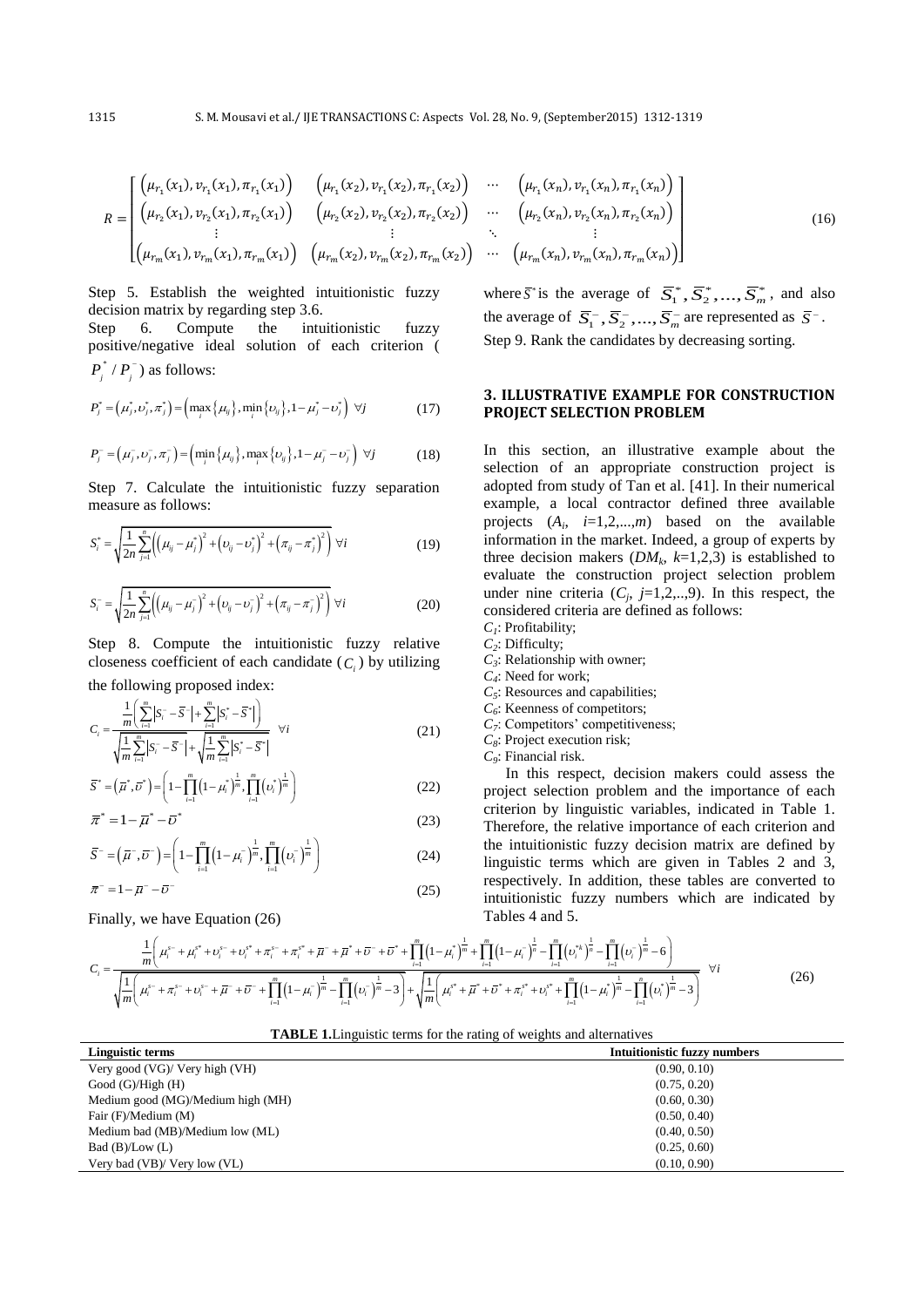| $\check{ }$       | J               | <b>Experts</b>  |           |
|-------------------|-----------------|-----------------|-----------|
| <b>Attributes</b> | DM <sub>1</sub> | DM <sub>2</sub> | $DM_3$    |
| $C_I$             | Н               | Н               | VH        |
| C <sub>2</sub>    | M               | MH              | M         |
| $C_3$             | H               | H               | <b>MH</b> |
| $C_4$             | Н               | MH              | М         |
| $C_5$             | <b>VH</b>       | Н               | Н         |
| $\mathcal{C}_6$   | M               | <b>MH</b>       | MH        |
| $C_7$             | H               | Н               | Н         |
| $\mathcal{C}_8$   | H               | MH              | MH        |
| $C_9$             | MH              | Н               | Н         |

**TABLE 2.** Preferences experts' judgments about the criteria' weights based on linguistic terms

|                      | TABLE 4. Preferences experts' judgments about the criteria |  |  |  |
|----------------------|------------------------------------------------------------|--|--|--|
| weights based on IFS |                                                            |  |  |  |

| <b>Attributes</b> | <b>Experts</b> |                 |                 |  |  |
|-------------------|----------------|-----------------|-----------------|--|--|
|                   | $DM_1$         | DM <sub>2</sub> | DM <sub>3</sub> |  |  |
| C <sub>1</sub>    | (0.75, 0.20)   | (0.75, 0.20)    | (0.90, 0.10)    |  |  |
| $\mathcal{C}_{2}$ | (0.50, 0.40)   | (0.60, 0.30)    | (0.50, 0.40)    |  |  |
| $C_3$             | (0.75, 0.20)   | (0.75, 0.20)    | (0.60, 0.30)    |  |  |
| $C_{4}$           | (0.75, 0.20)   | (0.60, 0.30)    | (0.50, 0.40)    |  |  |
| $C_5$             | (0.90, 0.10)   | (0.75, 0.20)    | (0.75, 0.20)    |  |  |
| C <sub>6</sub>    | (0.50, 0.40)   | (0.60, 0.30)    | (0.60, 0.30)    |  |  |
| C <sub>7</sub>    | (0.75, 0.20)   | (0.75, 0.20)    | (0.75, 0.20)    |  |  |
| $C_8$             | (0.75, 0.20)   | (0.60, 0.30)    | (0.60, 0.30)    |  |  |
| $C_{\rm o}$       | (0.60, 0.30)   | (0.75, 0.20)    | (0.75, 0.20)    |  |  |

**TABLE 3.** Preferences experts' judgments for rating the alternatives based on linguistic terms

| <b>Criteria</b> | <b>Experts</b> |                |              |                |                 |              |                |                 |       |
|-----------------|----------------|----------------|--------------|----------------|-----------------|--------------|----------------|-----------------|-------|
|                 |                | $DM_1$         |              |                | DM <sub>2</sub> |              |                | DM <sub>3</sub> |       |
|                 | $A_I$          | A <sub>2</sub> | $A_3$        | A <sub>I</sub> | A <sub>2</sub>  | $A_3$        | A <sub>I</sub> | A <sub>2</sub>  | $A_3$ |
| $C_I$           | VG             | F              | $\mathbf{F}$ | VG             | $\mathbf{F}$    | MG           | G              | MG              | F     |
| C <sub>2</sub>  | MG             | F              | MG           | F              | $\mathbf{F}$    | F            | MG             | MG              | F     |
| $C_3$           | F              | $\mathbf{F}$   | $\mathbf{F}$ | F              | $\mathbf{F}$    | $\mathbf{F}$ | F              | MP              | MG    |
| C <sub>4</sub>  | F              | G              | MG           | F              | MG              | MG           | MG             | G               | MG    |
| $C_5$           | G              | F              | MG           | MG             | $\mathbf F$     | MG           | MG             | F               | MG    |
| $C_6$           | G              | MG             | F            | F              | MG              | $\mathbf{F}$ | MG             | MG              | F     |
| C <sub>7</sub>  | G              | G              | $\mathbf{F}$ | MG             | MG              | $\mathbf{F}$ | MG             | F               | F     |
| $C_8$           | MG             | $\mathbf{F}$   | $\mathbf{F}$ | MG             | $\mathbf{F}$    | $\mathbf{F}$ | MG             | MG              | F     |
| $C_9$           | MG             | F              | F            | F              | MG              | F            | F              | МG              | F     |

The relative significance of each decision maker is determined based on the new intuitionistic fuzzy index and represented in Table 6. Then, a compromise method is developed based on the concept of closer to ideal solution and farther from negative ideal solution to compute the weight of each criterion. In this respect, the IFPIS and IFNIS matrixes are established based on the Step 3.2. The results are given in Table 7. Thus, the separation measure, the intuitionistic fuzzy relative closeness of criteria and also the final weight of each criteria are determined by Steps 3.3-3.6 and are shown in Table 8.

**TABLE 5.** Preferences experts' judgments for rating the alternatives based on intuitionistic fuzzy set

| <b>Attributes</b> |                |                 |              |                | <b>Experts</b>  |              |                |                 |              |
|-------------------|----------------|-----------------|--------------|----------------|-----------------|--------------|----------------|-----------------|--------------|
|                   |                | DM <sub>1</sub> |              |                | DM <sub>2</sub> |              |                | DM <sub>3</sub> |              |
|                   | A <sub>1</sub> | A <sub>2</sub>  | $A_3$        | A <sub>1</sub> | A <sub>2</sub>  | $A_3$        | A <sub>1</sub> | A <sub>2</sub>  | $A_3$        |
| $C_I$             | (0.90, 0.10)   | (0.50, 0.40)    | (0.50, 0.40) | (0.90, 0.10)   | (0.50, 0.40)    | (0.60, 0.30) | (0.75, 0.20)   | (0.60, 0.30)    | (0.50, 0.40) |
| C <sub>2</sub>    | (0.60, 0.30)   | (0.50, 0.40)    | (0.60, 0.30) | (0.50, 0.40)   | (0.50, 0.40)    | (0.50, 0.40) | (0.60, 0.30)   | (0.60, 0.30)    | (0.50, 0.40) |
| $C_3$             | (0.50, 0.40)   | (0.50, 0.40)    | (0.50, 0.40) | (0.50, 0.40)   | (0.50, 0.40)    | (0.50, 0.40) | (0.50, 0.40)   | (0.40, 0.50)    | (0.60, 0.30) |
| $C_4$             | (0.50, 0.40)   | (0.75, 0.20)    | (0.60, 0.30) | (0.50, 0.40)   | (0.60, 0.30)    | (0.60, 0.30) | (0.60, 0.30)   | (0.75, 0.20)    | (0.60, 0.30) |
| $C_5$             | (0.75, 0.20)   | (0.50, 0.40)    | (0.60, 0.30) | (0.60, 0.30)   | (0.50, 0.40)    | (0.60, 0.30) | (0.60, 0.30)   | (0.50, 0.40)    | (0.60, 0.30) |
| $C_6$             | (0.75, 0.20)   | (0.60, 0.30)    | (0.50, 0.40) | (0.50, 0.40)   | (0.60, 0.30)    | (0.50, 0.40) | (0.60, 0.30)   | (0.60, 0.30)    | (0.50, 0.40) |
| $C_7$             | (0.75, 0.20)   | (0.75, 0.20)    | (0.50, 0.40) | (0.60, 0.30)   | (0.60, 0.30)    | (0.50, 0.40) | (0.60, 0.30)   | (0.50, 0.40)    | (0.50, 0.40) |
| $C_8$             | (0.60, 0.30)   | (0.50, 0.40)    | (0.50, 0.40) | (0.60, 0.30)   | (0.50, 0.40)    | (0.50, 0.40) | (0.60, 0.30)   | (0.60, 0.30)    | (0.50, 0.40) |
| $C_{9}$           | (0.60, 0.30)   | (0.50, 0.40)    | (0.50, 0.40) | (0.50, 0.40)   | (0.60, 0.30)    | (0.50, 0.40) | (0.50, 0.40)   | (0.60, 0.30)    | (0.50, 0.40) |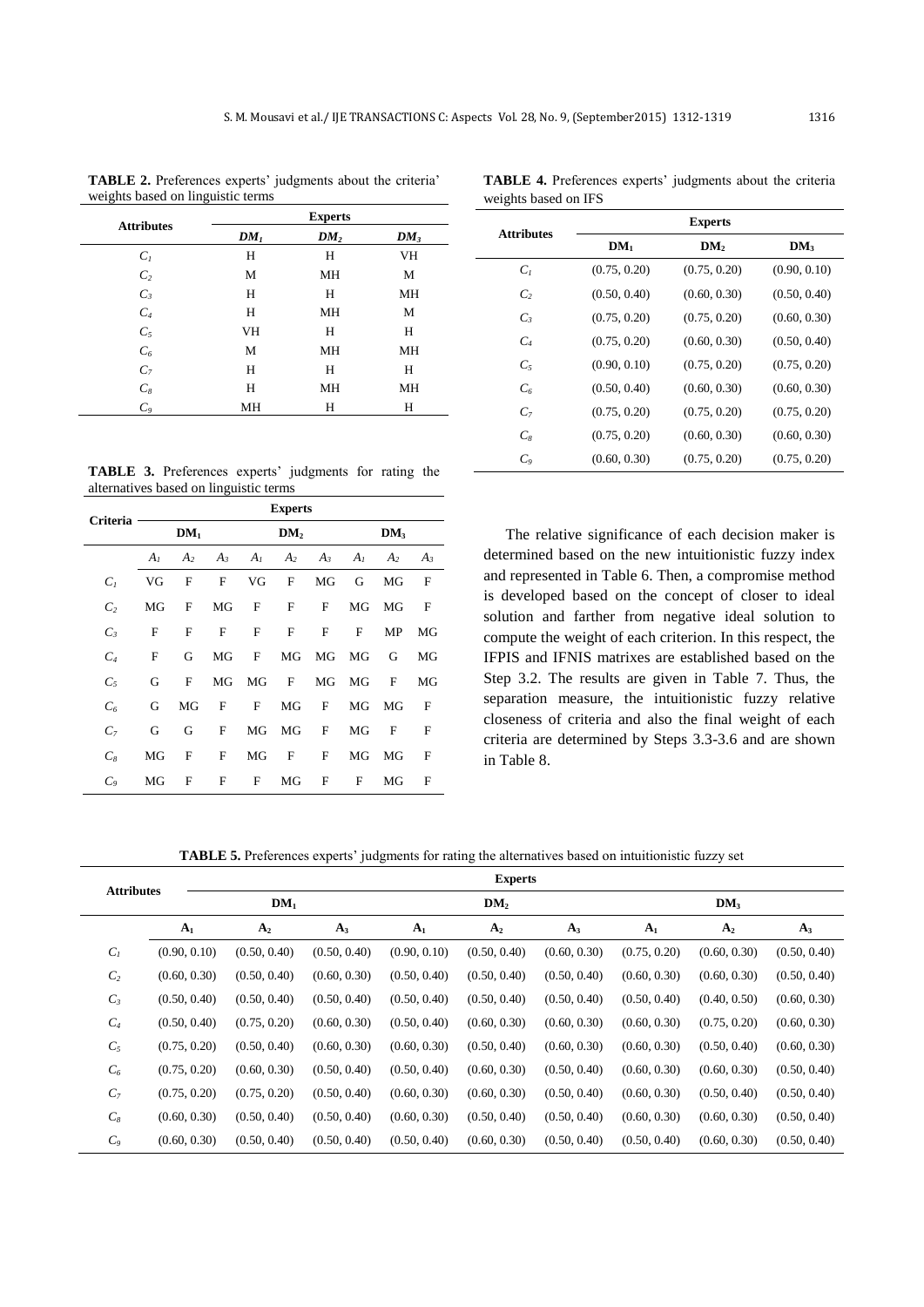| <b>Alternatives</b> |                          | <b>IFPIS</b> $(A^{\dagger})$ |                          |
|---------------------|--------------------------|------------------------------|--------------------------|
|                     | DM <sub>1</sub>          | DM <sub>2</sub>              | DM <sub>3</sub>          |
| A <sub>I</sub>      | (0.6919, 0.2473, 0.0608) | (0.6118, 0.3115, 0.0766)     | (0.6011, 0.3057, 0.0932) |
| A <sub>2</sub>      | (0.5819, 0.3321, 0.0860) | (0.5472, 0.3520, 0.1008)     | (0.5827, 0.3236, 0.0938) |
| $A_3$               | (0.5358, 0.3634, 0.1007) | (0.5358, 0.3634, 0.1007)     | (0.5358, 0.3634, 0.1007) |
|                     |                          | <b>IFNIS</b> $(A^{\top})$    |                          |
|                     | $DM_1$                   | DM <sub>2</sub>              | DM <sub>3</sub>          |
| A <sub>I</sub>      | (0.5, 0.4, 0.1)          | (0.5, 0.4, 0.1)              | (0.5, 0.4, 0.1)          |
| A <sub>2</sub>      | (0.5, 0.4, 0.1)          | (0.5, 0.4, 0.1)              | (0.5, 0.4, 0.1)          |
| $A_3$               | (0.5, 0.4, 0.1)          | (0.5, 0.4, 0.1)              | (0.5, 0.4, 0.1)          |

**TABLE 7.** FPIS/IFNIS matrixes

**TABLE 10.** Intuitionistic fuzzy relative closeness coefficient of each candidate and ranking the potential candidates by comparative analysis

| <b>Alternatives</b> | $\mathbf{C}^*$<br>د | $S_{i}^{-}$ | U:     | Ranked by proposed model | Ranked by Tan et al. [41] method |
|---------------------|---------------------|-------------|--------|--------------------------|----------------------------------|
| $A_I$               | 0.0249              | 0.0789      | 0.0948 | ∠                        | ◠<br>∸                           |
| $A_2$               | 0.0545              | 0.0613      | 0.0422 | 3                        |                                  |
| $A_3$               | 0.0810              | 0.0203      | 0.1007 |                          |                                  |
| $\overline{S}^*$    | 0.0535              |             |        |                          |                                  |
| $\overline{C}$      |                     | 0.0534      |        |                          |                                  |

**TABLE 6.** Experts' weights based on new index

| DM's weight | DM <sub>1</sub> | DM <sub>2</sub> | $DM_3$ |
|-------------|-----------------|-----------------|--------|
|             | 0.331           | 0.335           | 0.334  |

**TABLE 8.** Separation measure, intuitionistic fuzzy relative closeness and the criteria' weights

| Criteria                                           | S      | S      |        | $\varpi_{\scriptscriptstyle j}$ |
|----------------------------------------------------|--------|--------|--------|---------------------------------|
| C <sub>1</sub>                                     | 0.0863 | 0.1419 | 0.6566 | 0.1728                          |
| $\mathcal{C}_{2}$                                  | 0.0422 | 0.0624 | 0.5986 | 0.1006                          |
| $C_3$                                              | 0.0737 | 0.0236 | 0.7324 | 0.1588                          |
| $C_4$                                              | 0.0754 | 0.1080 | 0.5677 | 0.1165                          |
| $C_5$                                              | 0.0408 | 0.0791 | 0.0059 | 0.0024                          |
| C <sub>6</sub>                                     | 0.0344 | 0.0825 | 0.1500 | 0.0306                          |
| $C_7$                                              | 0.0471 | 0.0898 | 0.6251 | 0.1531                          |
| $C_8$                                              | 0.0327 | 0.0624 | 0.4471 | 0.1021                          |
| C <sub>o</sub>                                     | 0.0467 | 0.0577 | 0.7612 | 0.1626                          |
| $\overline{{\mathcal S}_{\scriptscriptstyle w}^-}$ | 0.0534 |        |        |                                 |
| $\bar{s}$                                          |        | 0.0791 |        |                                 |

The intuitionistic fuzzy decision matrix is aggregated and the weighted intuitionistic fuzzy decision matrix is constructed. Then, the intuitionistic fuzzy positive / negative ideal solutions of each criterion are calculated based on step 5, and the results are demonstrated in Table 9. Finally, the rank of each potential candidate is obtained by computing the intuitionistic fuzzy separation measure and intuitionistic fuzzy relative closeness coefficient of each candidate based on steps 7 and 8. The aforementioned results are given in Table 10. In addition, the obtained ranking results are compared with Tan et al. [\[41\]](#page-7-12)' study that have implemented the triangular fuzzy TOPSIS method in the construction project selection problem. The same results of comparing the two methods are shown that our proposed group decision model is validated. The most appropriate project for the selection is the third project, and the worst project is the second potential candidate project.

**TABLE 9.** Intuitionistic fuzzy positive / negative ideal solution of each criterion

| <b>Criteria</b> |                          | $P_{\scriptscriptstyle i}$ |
|-----------------|--------------------------|----------------------------|
| C <sub>1</sub>  | (0.2919, 0.6991, 0.0090) | (0.1242, 0.8395, 0.0363)   |
| $\mathcal{C}$   | (0.0744, 0.9031, 0.0225) | (0.0813, 0.8944, 0.0243)   |
| $C_{3}$         | (0.1148, 0.8515, 0.0337) | (0.0956, 0.8748, 0.0296)   |
| $C_{4}$         | (0.1335, 0.8421, 0.0244) | (0.0856, 0.8887, 0.0257)   |
| $C_5$           | (0.0027, 0.9967, 0.0007) | (0.0017, 0.9977, 0.0006)   |
| C <sub>6</sub>  | (0.0210, 0.9723, 0.0067) | (0.0302, 0.9626, 0.0073)   |
| C <sub>7</sub>  | (0.1007, 0.8691, 0.0302) | (0.1515, 0.8146, 0.0339)   |
| $C_{8}$         | (0.0754, 0.9017, 0.0228) | (0.0894, 0.7903, 0.1203)   |
| $C_{\rm o}$     | (0.1174, 0.8482, 0.0344) | (0.1385, 0.6876, 0.1739)   |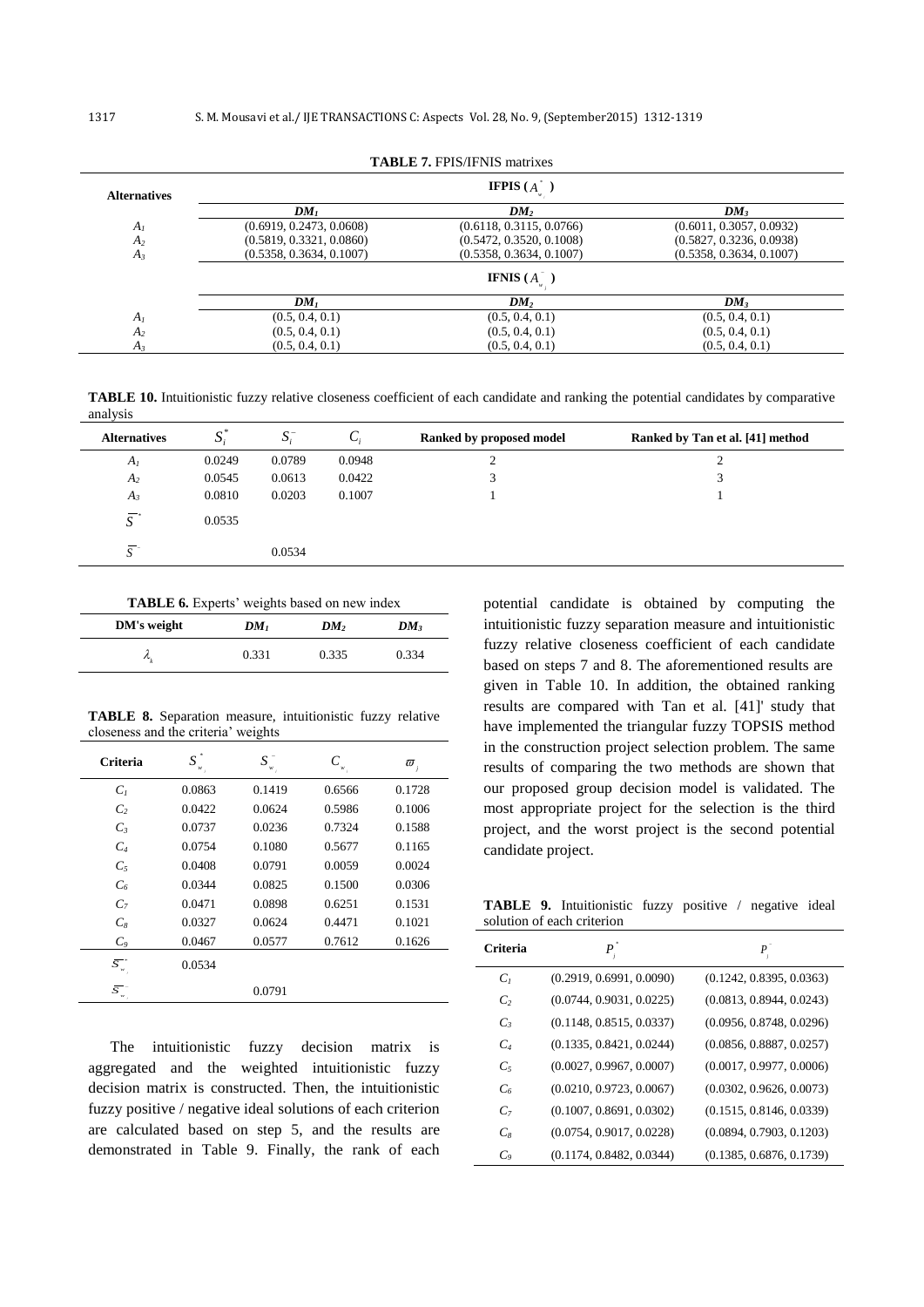### **4. CONCLUDING REMARKS**

Multi-criteria group decision-making method is one of significant technique which has helped contractors to select the most suitable project for increasing their income. For this purpose, this study proposed a new group decision-making model based on the closer to ideal solution and farther from negative ideal solution and the intuitionistic fuzzy set was considered to cope with uncertain parameters. Hence, decision makers and criteria' weights were calculated by proposed new intuitionistic fuzzy index and compromise solution, respectively. In addition, the preferences decision makers' judgments about the criteria' weights and the weight of each decision makers were considered in proposed compromise solution for determining the criteria' weights to obtain a precise solution. Then, an illustrative example was provided to show the applicability and efficiency of the proposed intuitionistic fuzzy group decision by comparing with the fuzzy TOPSIS method in the literature, in which same ranking results were obtained. For future direction, the proposed method can be developed under the interval-valued intuitionistic fuzzy and also a hierarchical structure can be developed to define the criteria and to consider all aspects of the project problem. In this respect, the proposed compromise solution method for determining the criteria' weights can be extended.

#### **5. REFERENCES**

- <span id="page-6-0"></span>1. Zadeh, L.A., "Fuzzy sets",*Information and control*, Vol. 8, No. 3, (1965), 338-353.
- <span id="page-6-1"></span>2. Greco, S., B. Matarazzo, and S. Giove, "The Choquet integral with respect to a level dependent capacity",*Fuzzy sets and Systems*, Vol. 175, No. 1, (2011), 1-35.
- <span id="page-6-2"></span>3. Keramitsoglou, I., C.T. Kiranoudis, B. Maiheu, K. De Ridder, I.A. Daglis, P. Manunta, and M. Paganini, "Heat wave hazard classification and risk assessment using artificial intelligence fuzzy logic",*Environmental Monitoring and Assessment*, Vol. 185, No. 10, (2013), 8239-8258.
- <span id="page-6-3"></span>4. Doria, S., "Characterization of a coherent upper conditional prevision as the Choquet integral with respect to its associated Hausdorff outer measure",*Annals of Operations Research*, Vol. 195, No. 1, (2012), 33-48.
- <span id="page-6-4"></span>5. Paksoy, T., N.Y. Pehlivan, and C. Kahraman, "Organizational strategy development in distribution channel management using fuzzy AHP and hierarchical fuzzy TOPSIS",*Expert Systems with Applications*, Vol. 39, No. 2, (2012), 2822-2841.
- <span id="page-6-5"></span>6. Melin, P. and O. Castillo, "A review on the applications of type-2 fuzzy logic in classification and pattern recognition",*Expert Systems with Applications***,**Vol. 40, No. 13, (2013), 5413-5423.
- <span id="page-6-6"></span>7. Melin, P. and O. Castillo, "A review on type-2 fuzzy logic applications in clustering, classification and pattern recognition",*Applied Soft Computing*, Vol. 21, (2014), 568-577.
- <span id="page-6-7"></span>8. Mousavi, S.M., S.A. Torabi, and R. Tavakkoli-Moghaddam, "A hierarchical group decision-making approach for new product selection in a fuzzy environment",*Arabian Journal for Science and Engineering***,**Vol. 38, No. 11, (2013), 3233-3248.
- 9. Qin, J. and X. Liu, "Study on Interval Intuitionistic Fuzzy Multi-Attribute Group Decision Making Method based on Choquet Integral",*Procedia Computer Science*, Vol. 17, (2013), 465-472.
- 10. Gitinavard, H., S.M. Mousavi, and B. Vahdani, "A new multicriteria weighting and ranking model for group decision-making analysis based on interval-valued hesitant fuzzy sets to selection problems",*Neural Computing and Applications***,** (2015), 1-13.
- <span id="page-6-8"></span>11. Tavakkoli-Moghaddam, R., M. Heydar, and S.M. Mousavi, "An integrated AHP-VIKOR methodology for plant location selection",*International Journal of Engineering-Transactions B: Applications***,**Vol. 24, No. 2, (2011), 127.
- 12. Zegordi, S., E. Nik, and A. Nazari, "Power plant project risk assessment using a fuzzy-anp and method",*International Journal of Engineering-Transactions B: Applications*, Vol. 25, No. 2, (2012), 107.
- 13. Mousavi, S.M., A. Makui, S. Raissi, and S. Mojtahedi, "A multicriteria decision-making approach with interval numbers for evaluating project risk responses",*International Journal of Engineering-Transactions B: Applications***,**Vol. 25, No. 2,  $(2012)$ , 121-132.
- <span id="page-6-9"></span>14. Mousavi, S.M., F. Jolai, and R. Tavakkoli-Moghaddam, "A fuzzy stochastic multi-attribute group decision-making approach for selection problems",*Group Decision and Negotiation***,** Vol. 22, No. 2, (2013), 207-233.
- <span id="page-6-10"></span>15. Vahdani, B., M. Salimi, and S.M. Mousavi, "A new compromise decision-making model based on topsis and vikor for solving multi-objective large-scale programming problems with a block angular structure under uncertainty",*International Journal of Engineering-Transactions B: Applications*, Vol. 27, No. 11, (2014), 1673-1681.
- <span id="page-6-11"></span>16. Vahdani, B., R. Tavakkoli-Moghaddam, S.M. Mousavi, and A. Ghodratnama, "Soft computing based on new interval-valued fuzzy modified multi-criteria decision-making method",*Applied Soft Computing***,** Vol. 13, No. 1, (2012), 165-172.
- 17. Cao, Q.-w. and J. Wu, "The extended COWG operators and their application to multiple attributive group decision making problems with interval numbers",*Applied Mathematical Modelling***,**Vol. 35, No. 5, (2011), 2075-2086.
- <span id="page-6-15"></span>18. Vahdani, B., S.M. Mousavi, R. Tavakkoli-Moghaddam, and H. Hashemi, "A new design of the elimination and choice translating reality method for multi-criteria group decisionmaking in an intuitionistic fuzzy environment",*Applied Mathematical Modelling***,**Vol. 37, No. 4, (2013), 1781-1799.
- 19. Yue, Z., "An extended TOPSIS for determining weights of decision makers with interval numbers",*Knowledge-Based Systems***,**Vol. 24, No. 1, (2011), 146-153.
- <span id="page-6-12"></span>20. Yu, D., Y. Wu, and W. Zhou, "Multi-Criteria Decision Making Based on Choquet Integral Under Hesitant Fuzzy Environment",*Journal of Computational Information Systems*, Vol. 7, No. 12, (2011), 4506-4513.
- Zhang, N. and G. Wei, "Extension of VIKOR method for decision making problem based on hesitant fuzzy set",*Applied Mathematical Modelling***,** Vol. 37, No. 7, (2012), 4938-4947.
- 22. Liao, H. and Z. Xu, "A VIKOR-based method for hesitant fuzzy multi-criteria decision making",*Fuzzy Optimization and Decision Making***,**Vol. 12, No. 4, (2013), 1-20.
- 23. Xu, Z. and X. Zhang, "Hesitant fuzzy multi-attribute decision making based on TOPSIS with incomplete weight information",*Knowledge-Based Systems***,** Vol. 52, (2013), 53- 64.
- <span id="page-6-13"></span>24. Parreiras, R., P.Y. Ekel, J. Martini, and R.M. Palhares, "A flexible consensus scheme for multicriteria group decision making under linguistic assessments",*Information Sciences***,**Vol. 180, No. 7, (2010), 1075-1089.
- <span id="page-6-14"></span>25. Vahdani, B. and M. Zandieh, "Selecting suppliers using a new fuzzy multiple criteria decision model: the fuzzy balancing and